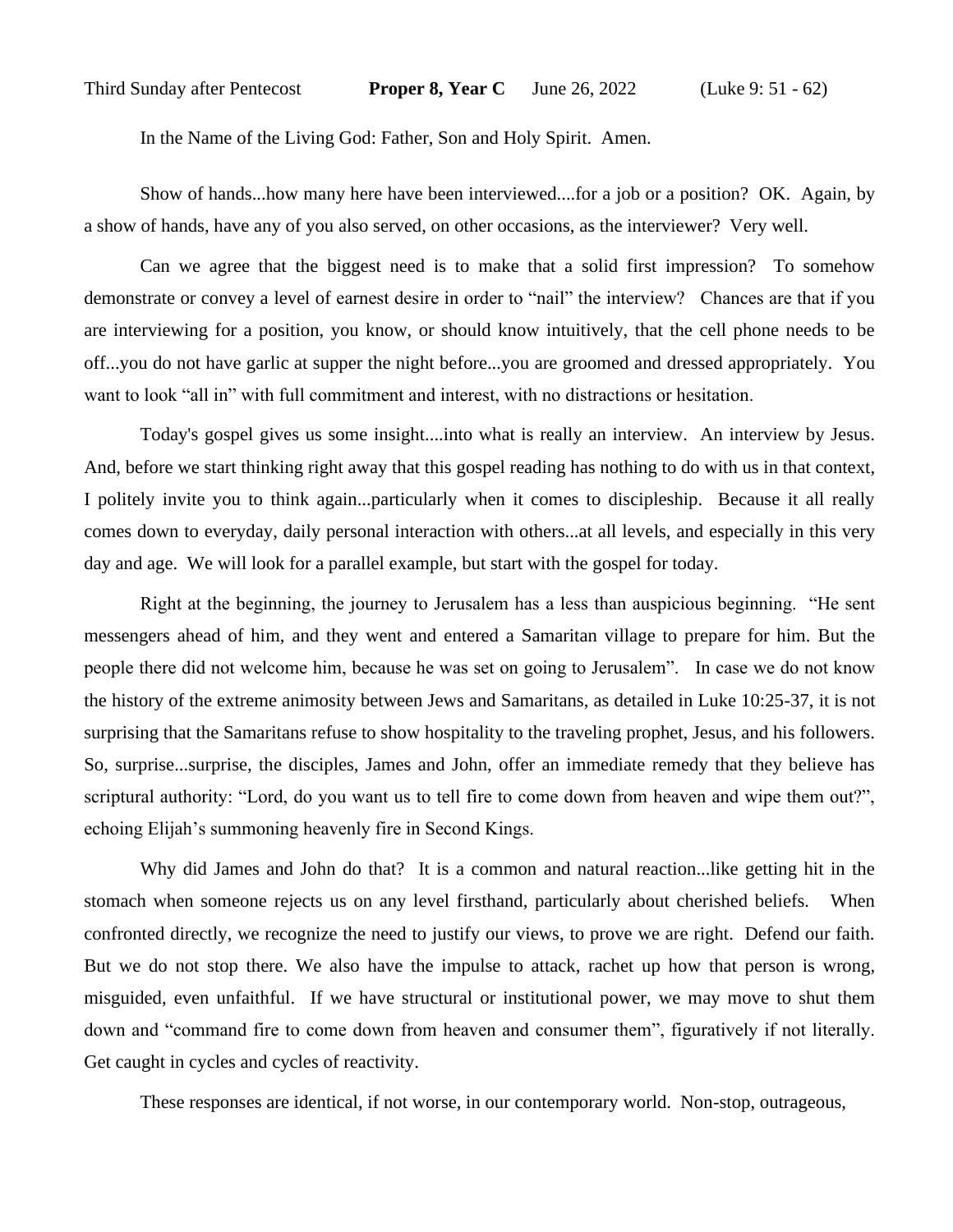uncontrolled reaction to any perceived, let alone real disagreement or slight. If any of us are active or even spectators on social media...or if you even turn on the news in any form...you cannot avoid it. I invite each of us to revisit your own Facebook feeds which highlight or exclaim against other viewpoints and triumph your own. We may be quick to "like" on Facebook a political opponent getting what is coming to him or her. We proudly proclaim our outrage at the adjudged ignorance or hard-heartedness of others. Even in the church, in our own denomination in this very state, we may aggressively police the doctrinal purity of other congregations in other dioceses.

"Being right" is a powerful and dangerous drug, closely tied to self-righteousness. It feels so good to be right! To win! To know that God is on our side! "Yay" for us, and "Boo" everyone else! Our Christian history demonstrates that triumphalism is our besetting sin, and it is a subtle and short step from rejoicing in the good news of Jesus Christ to attacking those who will not share in it. Our history shows that when we have the power to harm others we consider outside our circle of triumph, we are likely to use it.

And, guess what? If we are really true to the gospel, we clearly see that Jesus will have none of it. His answer is to rebuke his disciples and then instruct them to get on with the work of the gospel. "They went on to another village." Jesus will not let James and John stop to argue or entrench themselves there. This is not a contest to see who wins. Jesus says: move on!

The message is that we will have to resist the very temptation described here....that is, to ascribe these violent tendencies only to those on "the other side." It is easy to see these baser impulses in the other, those whom we already judge as wrong. Instead, we need God's help to see the insidious nature of these impulses in ourselves and our own worldview. Otherwise, the finger-pointing will continue...the never-ending real religion of both the political left and right in our time. They are already cursed....as Jesus says, they have their reward.

Next, Jesus details further demands upon his followers. When his disciples want to finger-point, Jesus instead requires them to examine their own life commitments, calling all who follow him to order their priorities so that their lives are radically free to follow him. OK, back to the interview.

In verses 57 through 62, Jesus is interviewing candidates for discipleship. One candidate asks permission to return home and bury his father, who may be dead already. But, maybe, the candidate wants to put off discipleship until he has seen has father through old age and into the cemetery. In any case, Jesus does not give permission, because discipleship has priority. There is somebody else to care for this father, and somebody else to bury him. The one invited to discipleship must follow.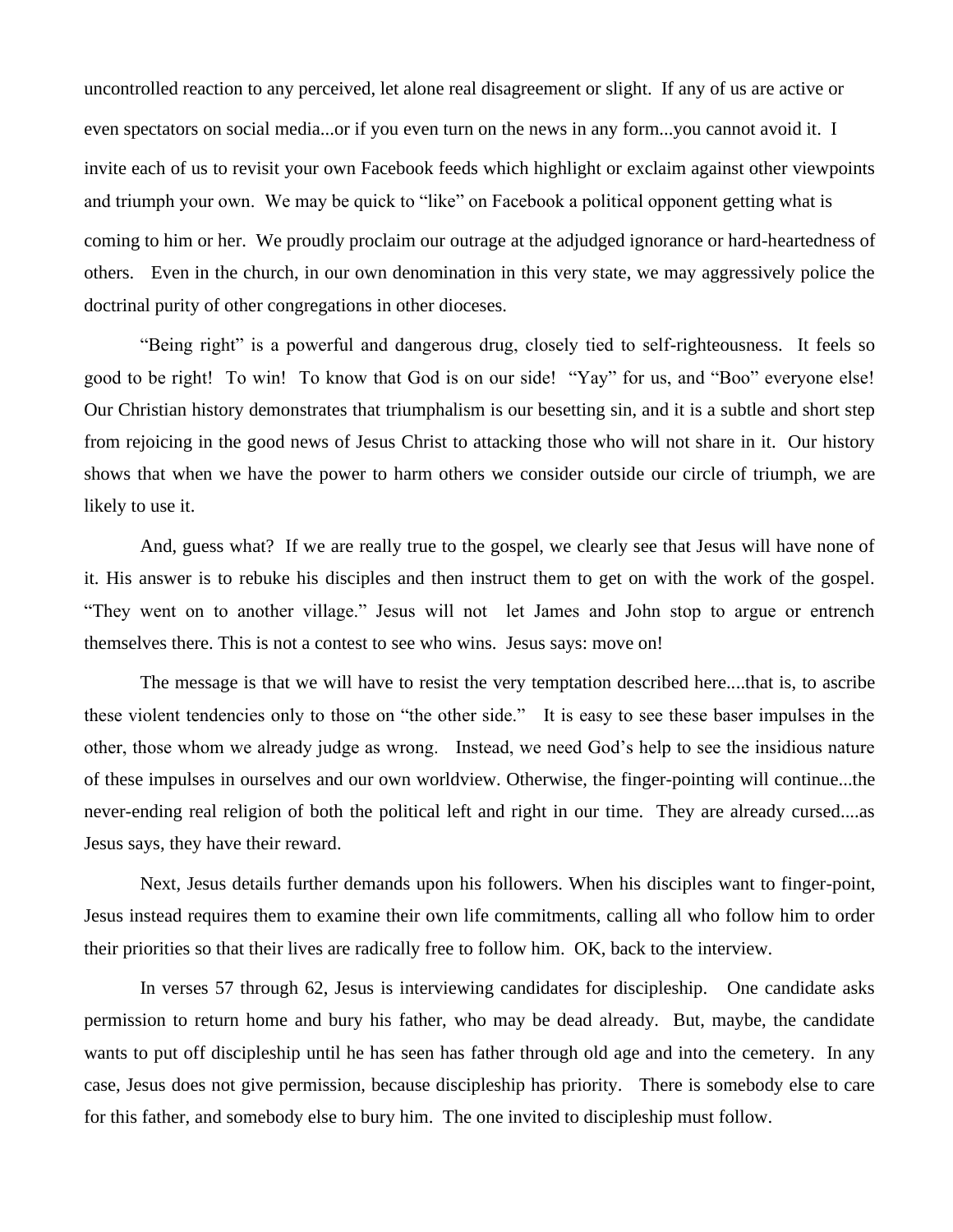The next makes a similar, but less dramatic appeal: "Let me first say farewell to those at my home." Here again, Jesus gives a thumbs-down. This person also needs to hit the discipleship road, and do so immediately.

What Jesus says at this point does not make sense: "No one who puts a hand to the plow and looks back is fit for the kingdom of God." But think on it this way...when an animal is pulling a plow, the farmer must focus on a fixed point ahead in order to plow a straight line. Looking back when plowing causes the farmer to swerve, resulting in a crooked furrow, the mark of an amateur...and the crooked furrow sits there all season, making the farmer look foolish. To look back is a waste of time, as opposed to concentration on what lies ahead. Who here has unlimited time ahead? I certainly do not.

Jesus respects marriage, speaks out against divorce, pays attention to children. He honors the family, but he does not make an idol out of it. For him, family arrangements stand or fall on whether they promote or hinder discipleship. So, when we are tempted to focus on how right we are and how wrong others are, pause and pay attention to this impulse as a red flag. The impulse to attack tells us that, according to Jesus, we must do a full 180-degree pivot, turning our gaze from "the other" to examining ourselves instead. We must ask: What am I attached to today that keeps me from following Jesus fully and freely?

It does not matter who we are. It is easy to come up with excuses. Some sound highly moral, but what we call love and duty are sometimes what Jesus knows to be the voice of addiction speaking, our fear of a different future, our refusal to die that we may live. We may not want to stop our slavery to possessions. If we stop, we may end up thankful to God for simple gifts...and then we may want God more than the stuff we have. It can unsettle us to follow Christ in a consumer culture.

We may not want to stop our worship of our family. After all, if we stop, we may recognize members of our family as people in their own right, living lives outside our own. Loving people, we hope...but, at the heart of it all...just as broken and imperfect as you and I are. If we stop our worship of who we think they are, then we may struggle to love them for who, in fact, they really are. It is unsettling to follow Christ in a culture that debases the family and yet puts it on a pedestal.

Finally, when one candidate for discipleship pipes up and declares: "I will follow you wherever you go, " his answer is uncertain. Jesus does not accept or reject him, but rather advises him...talking in a funny way about accommodations. Wild animals have their places to stay, but Jesus does not. Jesus talks about accommodations because he believes this candidate will not follow Jesus just anywhere, but rather he will follow Jesus wherever this candidate wants to go. Someplace with comfortable accommodations. He and Jesus are not following the same road...as Jesus goes where his father wants him to go.